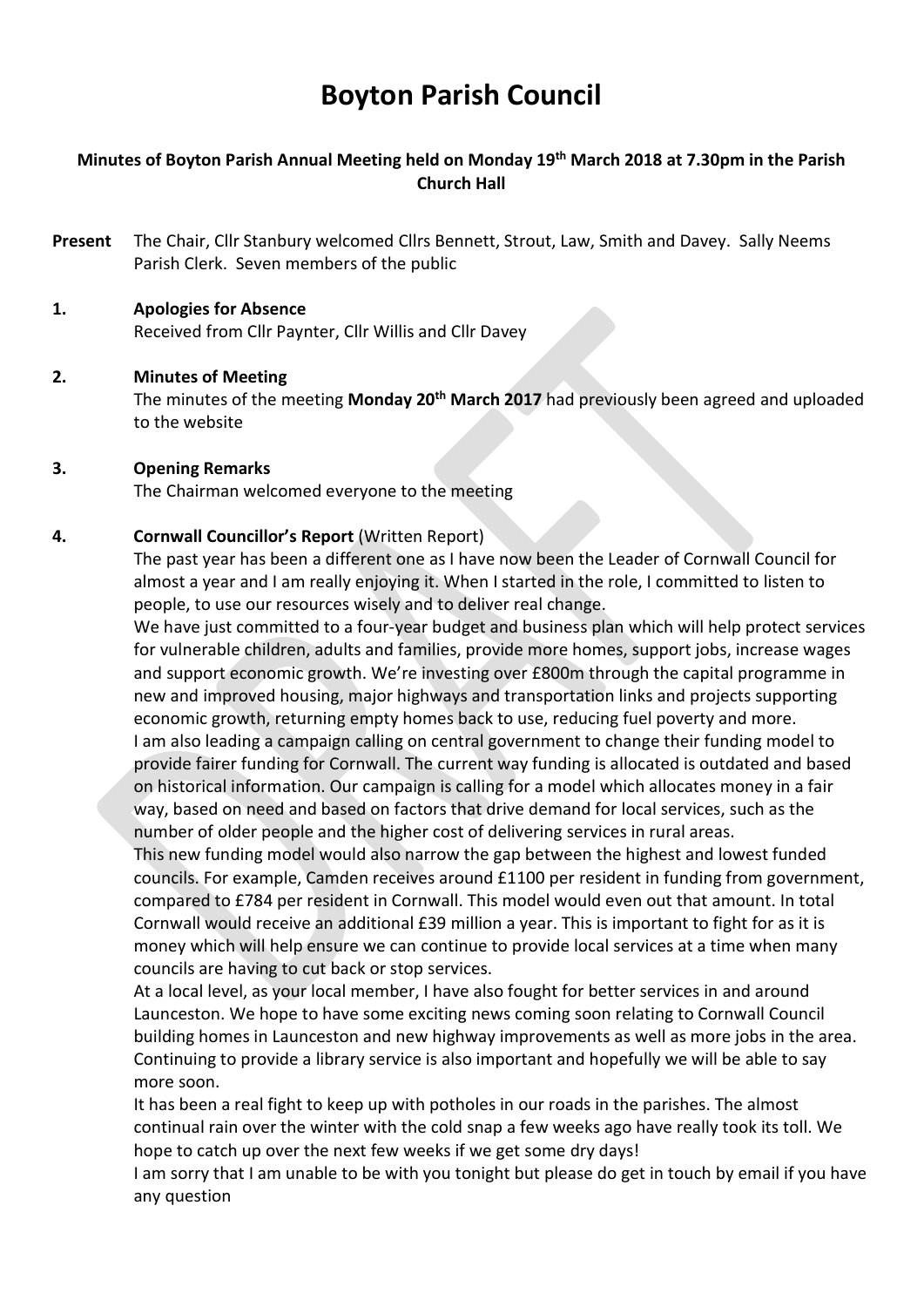# 5. Parish Council's Report (Martin Stanbury)

2017/2018 could be seen as the year of the three clerks. Jon Sharpe stepped down in May, and neighbouring clerk Kate Denton stepped in until we appointed Sally Neems as clerk in October. There were no contested elections in Boyton, but we were pleased to welcome two new councillors: Bernadette Davey and David Blaney.

The council has met 13 times and considered 16 planning applications since last April I would like to thank my fellow councillors for their attendance and support and also a mention for the small but loyal group of parishioners who regularly attend our meetings.

# 6. Presentation of the Parish Cup

This year the Parish Cup is awarded to Norman Perkins. Norman has long been associated with Bennacott Chapel, he has been Secretary of the Skittles since 1992 and regularly attends village events. The cup will be engraved and presented to him.

## 7. Reports from Parish Organisations (to be uploaded to Website in due course) Boyton Methodist Church (Lorraine Sluggett)

Boyton Methodist Church continues to meet most Sunday mornings of the year with the majority of services being at 11am. We have a small Sunday School with children ranging from the ages of four to ten years, with provision for younger children.

Last year we held a Bible Study which started in Lent and carried on into the beginning of June; in the same month we received a visit from our Chair of District, Rev Steve Wild, who brought along as his guest, Bishop Tim. Two weddings and two christenings have taken place, along with our annual Harvest Festival in October.

We continue to host Thursday morning Coffee Mornings in conjunction with the Church, with ours being held on the first and third Thursday of each month. As well as the Coffee Mornings, the community have supported other events we have held including lunches and the annual Christian Aid Coffee Morning.

Community organisations using the building in the past year include the Garden Club, Countrysiders, WI and Boyton Primary School. In May the chapel was full when we held a Concert by the Minstrels and Mini Minstrels; in December we hosted the community carol service which took on a different look in the form of Community Carols and Cake which was supported by many from the community and beyond, filling the chapel to capacity. The community defibrillator was installed on the chapel building and subsequent training was given in November.

The chapel's aim remains to be a place open to all members of the community through a range of activities.

# Boyton Church (Tim Smith)

The Reverend Kenneth Wakefield retired as our priest at the end of June 2017 after a long illness. We wish him well in his retirement. We are now in what the Church of England calls an interregnum. This is the period before a new priest is appointed when the administration of the parish is the responsibility of the churchwardens, in our case, Pauline Frost and Tim Smith. In practice, they have received a huge amount of support from our retired priest, the Reverend Andrew Wilson. Thus, it has been possible to continue with our normal rota of Sunday services. The Deanery of Trigg Major (effectively, Launceston and the surrounding parishes) is undergoing a major reorganisation. So, it is likely to be some time before a new priest is appointed and that we will have to share our new priest with more than the four parishes with whom we share now. In the meantime, our small community must continue to maintain the fabric of our lovely Grade 1 listed Church of the Holy Name (for which the insurance alone costs £2,000 a year) and send our contribution to the Diocese of Truro for our share of the priesthood, a further £6,000 a year. Thus, it is that we depend upon and thank God for the goodwill of the wider community in Boyton in supporting our fund-raising activities.